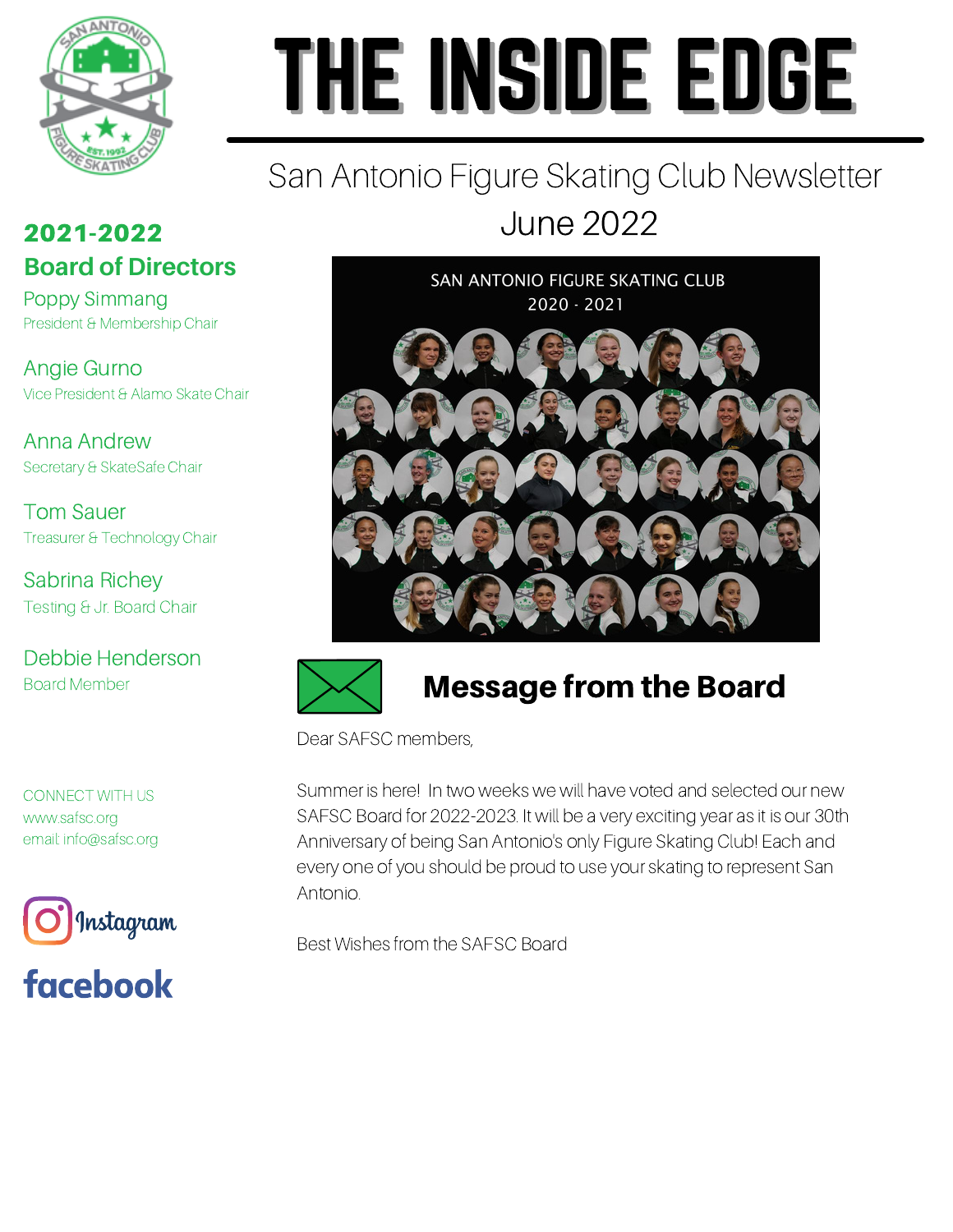



#### Friday Morning Club Ice

We are planning a 1 hour morning ice session on 24 June and 29 July. Exact time is TBD, but it will be between 6:30-8:00 am.. [Entryeeze](https://comp.entryeeze.com/Membership/Welcome.aspx?cid=325) login



j

#### Monday Club Ice

Monday Club Ice is suspended for the summer months of June and July. Look for it to return in August!

#### **Announcements**

#### Birthdays and Send-offs

3 June @ 5:00- 5:15 pm will be our send-off for Skate Dallas competitors 13 June @ 5:00 pm will be our celebration for our June birthdays All events will take place at Northwoods Ice & Golf Center. We hope to see you all there!

#### HOT!! Club Photoshoot

We are going to do another headshot version of our Club photo to capture our Full Membership for 2021-2022. We do have plans to create a Club photo on the ice for next year, but we want to do a temporary one to post in the rink in the meantime. Only Full/Introductory Full members will be included in our Club photo.

Skaters will wear their Club jacket. If no Club jacket, wear a plain black jacket. Skaters choice for hair style. Photos will only be from the waist up. Coaches also welcome to come for a photo!

Dates: 3 June, 3:15-5:00 6 June, 10:30-12:30 7 June, 10:30-12:30 Photos will be taken upstairs at Northwoods Ice.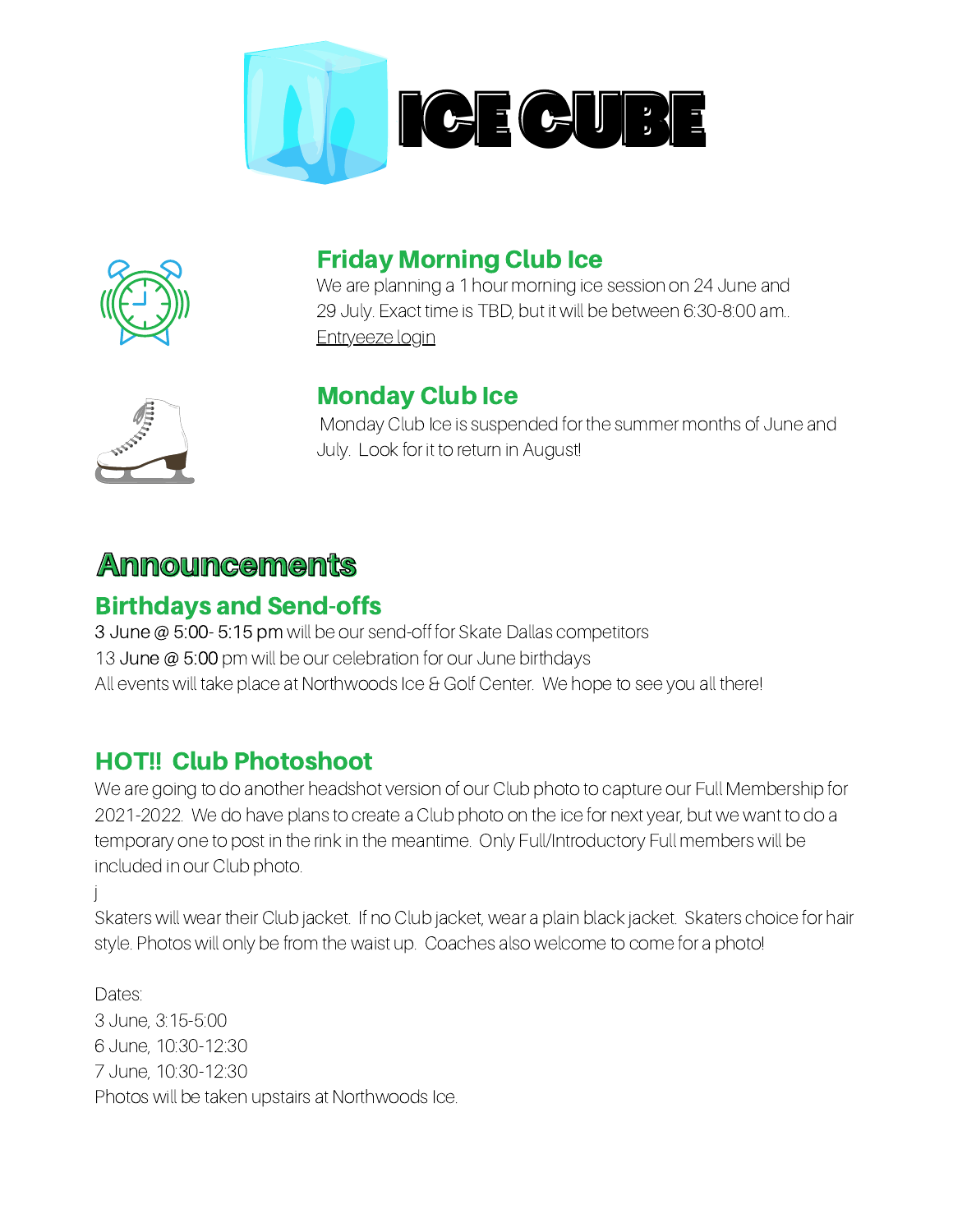#### Competition Team Application - due 14 June

SAFSC Full members make sure to fill out a Competition Team application online by June 14th if you want to be on the Competition Team for the 2021-2022 Season. Competition Team members will have the designation of Competition Team and the season year embroidered on their club jacket. They will also receive unique Competition Team gear to recognize their hard work. We will announce our 2021-2022 Competition Team at the Annual Awards Banquet on June 17th. [APPLICATION](https://www.safsc.org/competition-team)

#### 2022 Annual Awards Banquet- RSVP by 14 June

Please [RSVP](https://www.jotform.com/221453959074058) online to attend our Annual Awards Banquet.

Skaters and Coaches are FREE! (but you must RSVP). All others attendees, including Associate Members, are \$20 each.

Date: 17 June 2022 Time: 6:30-8:30 pm Location: Encino Park Community Center 1923 Encino Rio, San Antonio, TX 78259

#### Annual Membership Meeting - June 15 @ 8pm

Mark your calendars to attend our Annual Membership Meeting on June 15th at 8 pm. The meeting will be held via Zoom to get as many members attending as possible. Full members over the age of 18 have voting rights. During this meeting we will review the 2021-2022 year, vote in new board members, vote to approve our budget for 2022-2023 season, and more! Proxy forms will be made available for those that cannot attend.

#### Membership Drive and Membership Renewal

We have a membership drive going on right now. Make sure to bring all of your friends by our SAFSC table during Learn to Skate and Cutting Edge classes. We have some free goodies to hand out! We could use some volunteers to help man our table. No sales involved this time.

Entryeeze is open for new members and membership renewal!! This is our 30th Anniversary Season so each new full member and renewing full member (skaters only) will receive limited edition 30th anniversary gear.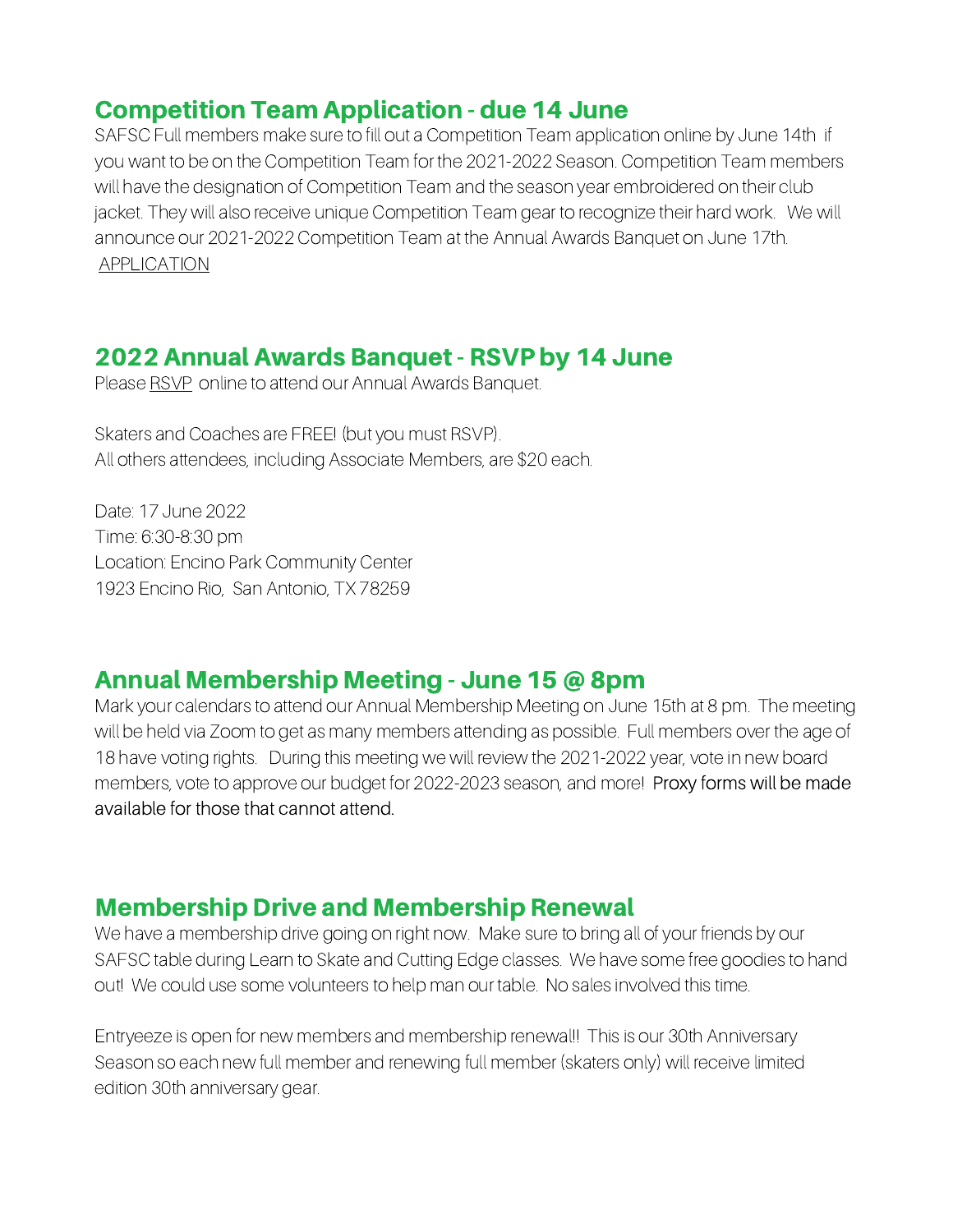#### Virtual Tests - Tentative Dates

We are planning two virtual test dates over the summer. June 27th and August 5th. We will announce when these tests dates are confirmed. Remember that virtual tests may only be filmed during Club Ice.

#### 2022-2023 National Qualifying Series

For all skaters competing in Juvenile - Senior events, make sure to read the requirements for the National Qualifying Series. Here are some resources to get you started. The Powerpoint Slides contain an NQS checklist and timeline. NQS Registration opens on July 1st.

- 1. NQS Zoom Call [Recording](https://usfigureskating-org.zoom.us/rec/play/RmnDbVOmy5DNnR5O9v6O86KM7M-ZDlhRu_0OFiMCikpJPUr0lR0IY7s6npOjTUZYGuPNsxb0f0QLbyez.UR9kgHOZUXU46X3R?continueMode=true&_x_zm_rtaid=zpArwj5UTTywx7pip9o73w.1650908491871.4130e5d34a402a62423c82405b64b8cb&_x_zm_rhtaid=643)
- 2. NQS [Powerpoint](https://www.usfigureskating.org/sites/default/files/media-files/NQS_Athlete%26CoachCall_Final.pdf) Slides
- 3. List of Approved NQS [Competitions](https://docs.google.com/spreadsheets/d/1ICUD4Dr5Hn1BSEbPuA0vWByMyDWp74ynkfdQ0Ms2B9Q/edit#gid=0)

#### 2022-2023 Adult Competition Series

The Adult Competition Series Handbook for the 2022-2023 Season is available online. Registration for the Series will be open from December 15, 2022 - February 1, 2023. This series is for adults in free skate levels Adult 1 - Adult Bronze and will include competitions from May 27, 2022 - February 19, 2023. The final event of the series is the Adult Sectional Nonqualifying Competition in Fort Wayne, Indiana (March 10-12, 2023). For all the requirements, please read the [HANDBOOK.](https://www.usfigureskating.org/sites/default/files/media-files/ACS_Handbook.pdf)

#### SAFSC Gear

Visit Squad Locker for [OFFICIAL](https://comp.entryeeze.com/Membership/Welcome.aspx?cid=325) SAFSC Gear!! Pro-tip: they run coupon codes and discounts so check often! Here's the link to the SAFSC Squad Locker store: Squad [Locker](https://teamlocker.squadlocker.com/#/lockers/san-antonio-figure-skating-club?_k=e7a1wg)

## At the Boards: Testing Corner



Shayne Simmang passed her Pre Juvenile MIF test and her Preliminary Free Skate Test





Anthony Wang passed his Adult Bronze Moves in the Field Test